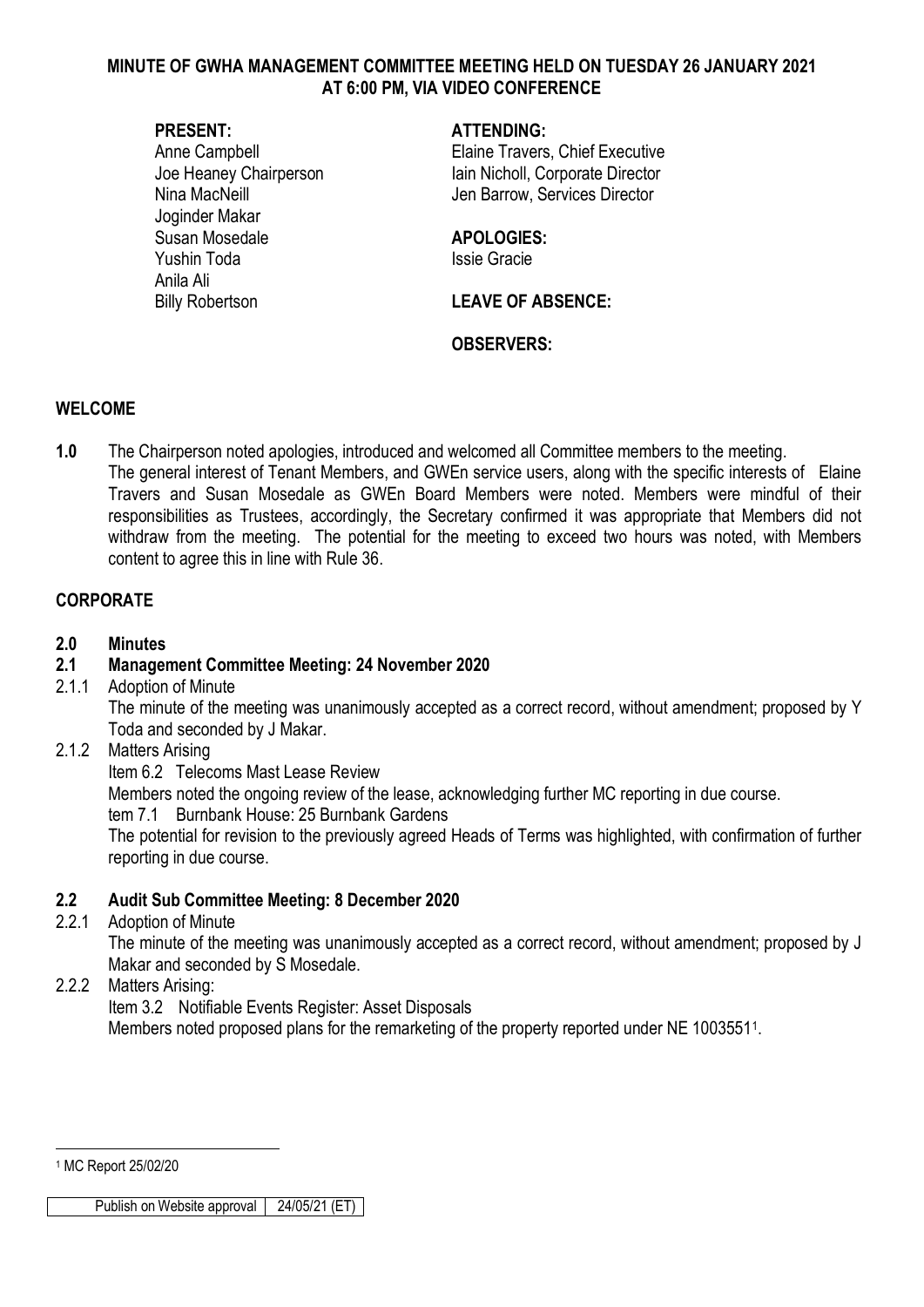# **3.0 Governance**

- 3.1 Execution Of Documents
- 3.1.1 Internet Banking Post Registration Amendments Form

A copy of the bank's business internet banking post registration amendments form (the "Amendments Form" was laid before the meeting together with a copy of the digital banking services terms and conditions detailing the terms governing the use of Business Internet Banking and mobile app which had previously been accepted by the company together with any amendments made by the bank from time to time and notified to the business (the "T&Cs")

The Company has also been provided with the bank's privacy notice ("Notice") as part of this amendment and have been made aware that personal data on all individuals whose information has been provided within this amendment form will be processed in the manner set out within the notice. The notice is available to view on the bank's website at cbonline.co.uk/privacy and at ybonline.co.uk/privacy and could be updated from time to time. All documents were considered by the meeting and approved.

- 3.1.2 Dover Street Building Contract Members acknowledged the execution of the building contract PERSONAL DATA REDACTED by the CE<sup>2</sup> on 22/01/21 in line with delegated authority.
- 3.2 Membership Applications There were none.
- 3.3 Registers: Notifiable Events / Data Breaches / Payments and Benefits Members considered Report No. 6, noting NE 1003649 updated covid-19 trend monitoring; and acknowledging the SHR's[3](#page-1-1) confirmation of new Rules registration compliance under NE 1003989. Member concerns over the data breach were recorded, the mitigation/action plan was accepted, and MC expectations around data compliance were fully acknowledged. There were no new entries in the P&B register.
- 3.4 Contingency Planning: Festive Close Review Members considered Report No. 7, noting in particular the increased demand from 2019 on the response repairs service. The learning from the procedural non-compliance was accepted and the festive close arrangements for 2021 were approved, subject to exigencies at the time. Clarification of the arrangements for EM/temporary accommodation were sought for reporting to the next MC meeting.
- 3.5 MC Membership Strategy: Committee Training Forum Members considered Report No. 8, approving the 2021 CTF Plan and Membership Strategy.

# **4.0 Finance**

4.1 Delegated Authority

Members considered Report No. 9, approving the Delegated Authorities, subject to validation of online banking approval limits for allowable accounts.

# **SERVICES**

# **5.0 Complaints Handling Procedure**

Report No.10 was considered. The CHP, PIs and initiatives; and the recommendation in respect to complaints via social media were all approved; and the feedback on the customer facing guide was welcomed for further reporting to the MC Meeting 23/02/21.

<span id="page-1-0"></span><sup>-</sup><sup>2</sup> Chief Executive

<span id="page-1-1"></span><sup>3</sup> Scottish Housing Regulator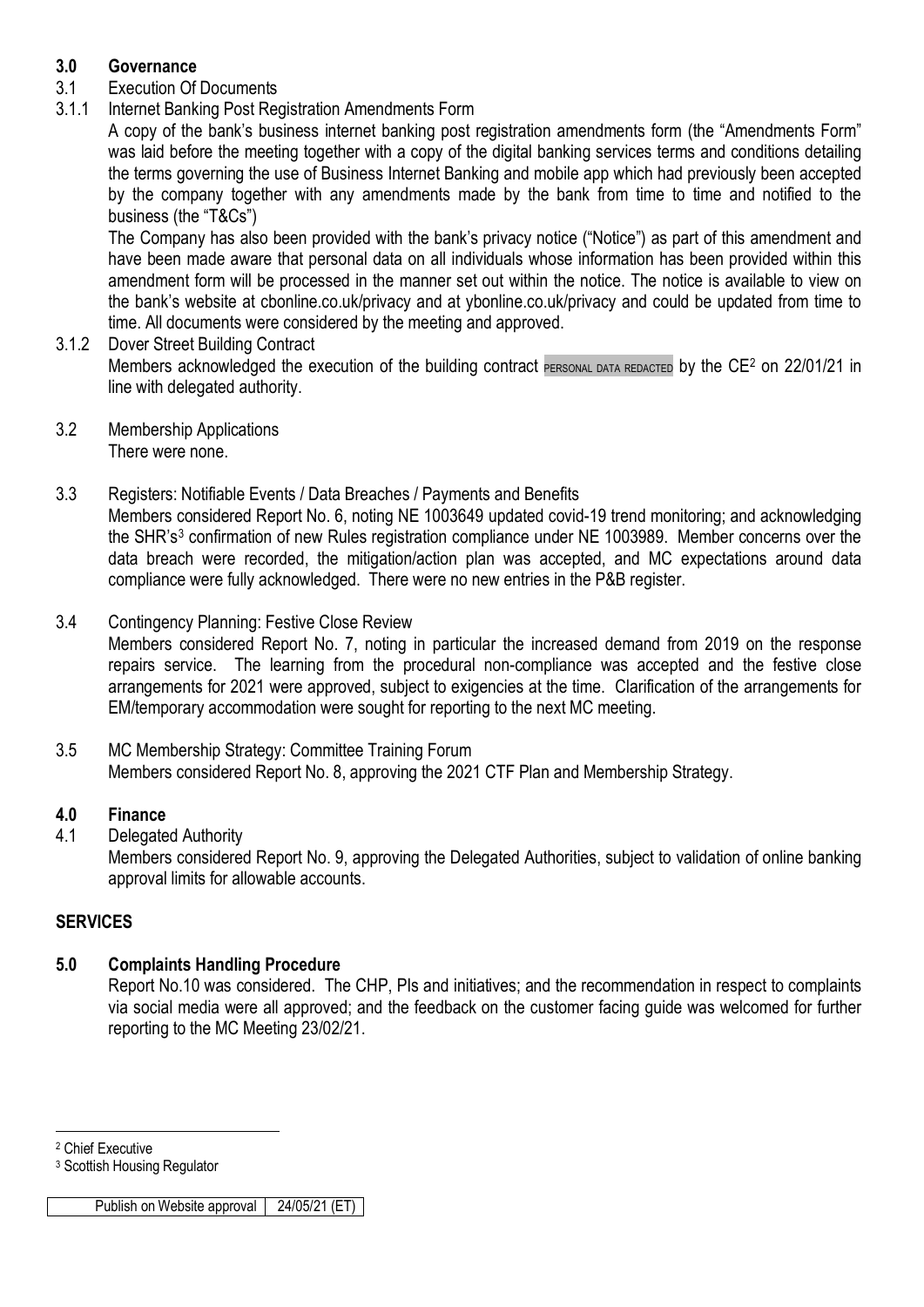# **6.0 Tenancy Services**

# 6.1 ATC Evaluation/Rent and Services consultation

Report No.11 was considered. Members acknowledged a successful 21<sup>st</sup> ATC, the first in digital format; commending the quick turnaround of the evaluation report, and welcoming the feedback from Attendees for informing future Events. Consultation responses were considered, with Members endorsing tenant support[4](#page-2-0) as summarised below; in effect confirming the implementation of the proposals in respect of service charge administration and bulk uplift, and setting aside the provision of décor packs. The MC confirmed that the costs associated with the combined reactive/scheduled bulk uplift service (the preferred option of 73% of respondents) would be absorbed for this year (whilst a review was undertaken); and it was agreed that tenants would be encouraged through the rent notification letters to raise with their MSP the untimely imposition of this service on RSLs.

|                | No and % of Respondents in Agreement                | <b>Pre-ATC</b> | <b>ATC</b>       | <b>Total</b> |
|----------------|-----------------------------------------------------|----------------|------------------|--------------|
|                |                                                     | <b>Survey</b>  | <b>Attendees</b> |              |
| 1              | Service Charges bespoke to the property             | 65%            | 86%              | 67%          |
|                |                                                     | (113/173)      | (13/15)          | (126/188)    |
| 2a             | Bulk Uplift: "doing nothing" high risk              | 88%            | 100%             | 89%          |
|                |                                                     | (167/189)      | (14/14)          | (181/203)    |
| 2 <sub>b</sub> | GW bridge gap in LA service                         | 79%            | 86%              | 80%          |
|                |                                                     | (151/189)      | (13/15)          | (164/204)    |
| 2c             | Combination of reactive/scheduled<br>service<br>the | 71%            | 92%              | 73%          |
|                | preferred option for Year 1                         | (118/165)      | (12/13)          | (130/178)    |
| 3a             | Décor pack good value for money                     | 38%            | 57%              | 40%          |
|                |                                                     | (64/165)       | (8/14)           | (72/179)     |
| 3 <sub>b</sub> | To pay increased rent to fund the cost of décor     | 21%            | 42%              | 23%          |
|                | pack                                                | (38/175)       | (6/14)           | (44/189)     |

Members were encouraged to note that service charges were reduced for 2021/22 for some tenants, due to a combination of lower costs from the successfully retendered contracts, and to an accrued surplus from the period of covid-19 service disruption offsetting the amount payable for 2021.

Progressing to the rent review, Members welcomed the impressive 236 consultation responses (15% of all tenancies): with 24 (10%) of the responses from the ATC; and the remainder from the pre-ATC consultation PI to proactively contact a minimum 10% of tenants. It was noted that [5](#page-2-1)4% of the 213 tenants expressing a view<sup>5</sup> were not in favour of the average 1.9[7](#page-2-3)% rent proposal<sup>6</sup>, and that, typically, the higher levels of support (56%)<sup>7</sup> were from ATC Attendees.

The extensive rent feedback was deliberated, and, whilst confident of GWHA's strong performance against the affordability and comparability rent policy review factors, Members were nonetheless concerned at the impact of the pandemic on household incomes, and were minded to revisit the original 1.97% proposal in these exceptional circumstances. The unforeseen costs from the imposition of bulk uplift services, BREXIT uncertainty, and increasing regulatory requirements around SHQS/EESSH were all acknowledged; with Members querying the potential for ongoing budget efficiencies in 2021/22 to reflect the continuing impact of Government restrictions on office overheads and service delivery.

Mindful that the budget was scheduled for the MC Meeting 23/02/21, and conscious of time constraints insofar as rent notifications, delegated authority was granted to the Chief Executive to contain the average rent increase to within c1.5%-1.8%; with consensus that a post-pandemic recovery strategy may be required to deliver a balanced budget this year, and avoid future service impact. It was agreed that the rent increase,

<sup>-</sup><sup>4</sup> % of those expressing a view

<span id="page-2-1"></span><span id="page-2-0"></span><sup>5</sup> 23 were indifferent/abstained (22 pre-ATC consultation and 1 ATC)

<span id="page-2-2"></span><sup>6</sup> Delivered as 1.4% plus maximum £3 per week.

<span id="page-2-3"></span><sup>7</sup> 2019 ATC: 87.5% in support of proposal